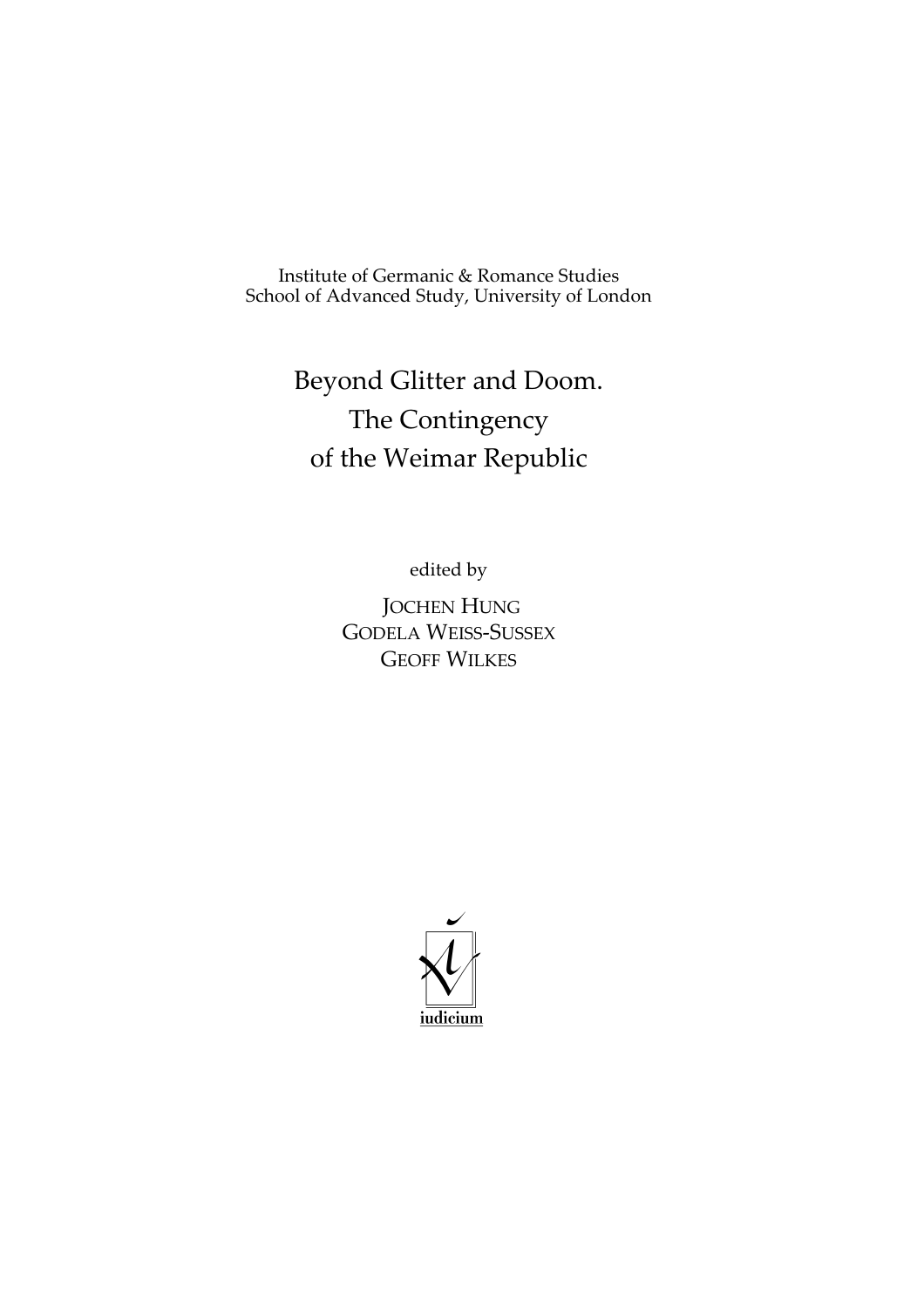Dieses Buch erscheint gleichzeitig als Bd. 98 der Reihe Publications of the Institute of Germanic Studies (Institute of Germanic & Romance Studies School of Advanced Study, University of London) ISBN 978-0-85457-233-5

> Titelbild: BArch, Bild 183-R96517/ o. Ang.

#### Bibliografische Information der Deutschen Nationalbibliothek

Die Deutsche Nationabibliothek verzeichnet diese Publikation in der Deutschen Nationalbibliografie; detaillierte bibliografische Daten sind im Internet über http://dnb.d-nb.de abrufbar.

> ISBN 978-3-86205-084-0 ISBN 978-0-85457-233-5

© IUDICIUM Verlag GmbH München 2012 Druck- und Bindearbeiten: Difo Druck, Bamberg Umschlaggestaltung: Eveline Gramer-Weichelt, Planegg Printed in Germany Imprimé en Allemagne www.iudicium.de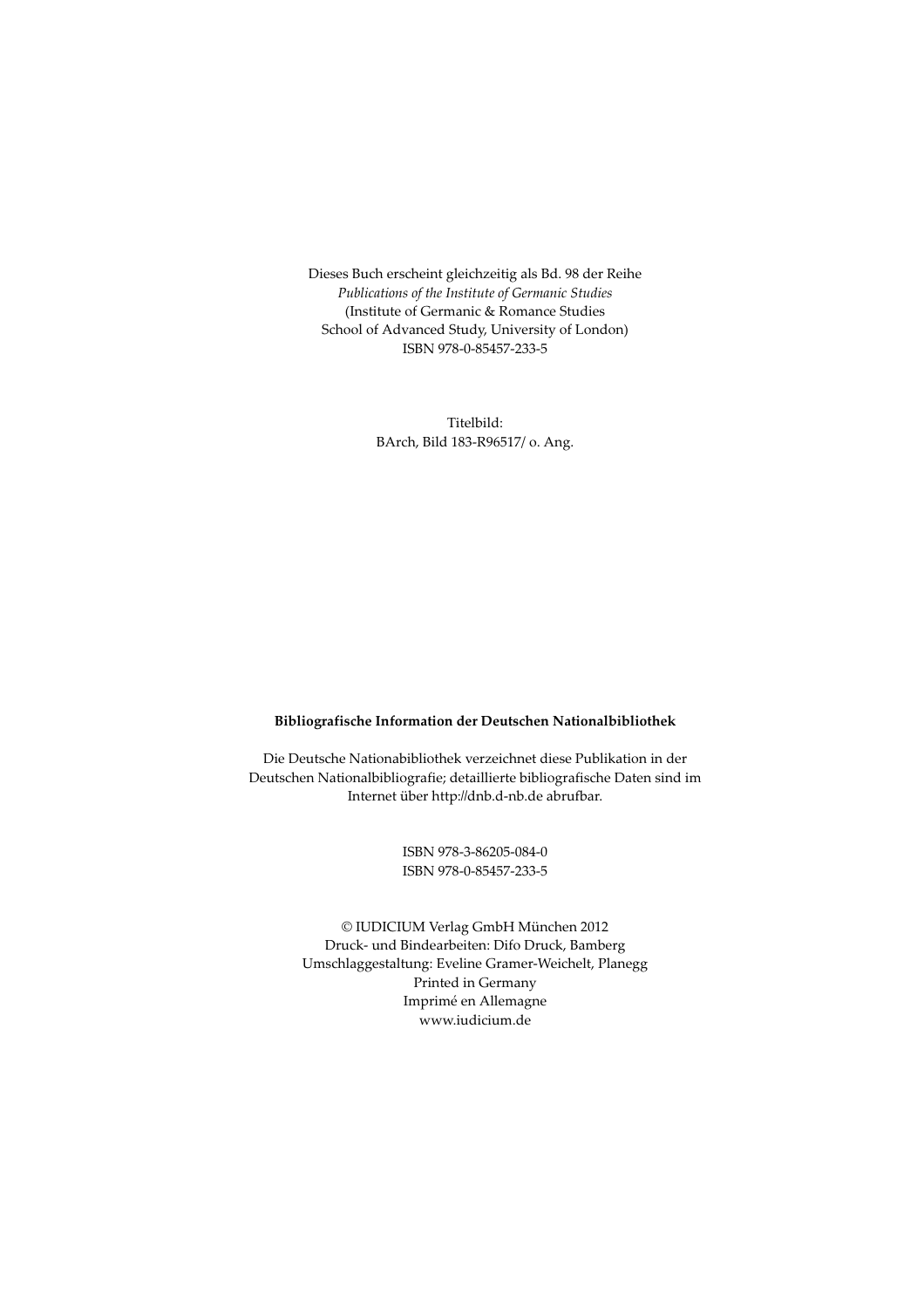## **CONTENTS**

### INTRODUCTION

| Jochen Hung: Beyond Glitter and Doom. The New Paradigm of Con-<br>tingency in Weimar Research                          | 9   |
|------------------------------------------------------------------------------------------------------------------------|-----|
| RETHINKING THE CULTURAL HISTORIOGRAPHY<br>OF THE WEIMAR REPUBLIC                                                       |     |
| Moritz Föllmer: Which Crisis? Which Modernity? New Perspectives on<br>Weimar Germany                                   | 19  |
| David Midgley: Beyond the Clichés. On the Specificity of Weimar Cul-<br>ture                                           | 31  |
| Gustav Frank: Beyond the Republic? Post-Expressionist Complexity in<br>the Arts                                        | 45  |
| THE FAILURE OF WEIMAR DEMOCRACY REVISITED                                                                              |     |
| Michael Dreyer: Weimar as a 'Militant Democracy'                                                                       | 69  |
| Anthony McElligott: Rethinking the Weimar Paradigm. Carl Schmitt<br>and Politics without Authority                     | 87  |
| CASE STUDIES IN WEIMAR CULTURE AND POLITICS                                                                            |     |
| Jochen Hung: 'Der deutschen Jugend!' The Newspaper Tempo and the<br>Generational Discourse of the Weimar Republic      | 105 |
| Florian Krobb: Catholicism, Conservative Revolution and the Fairy<br>Tale. The Case of Wilhelm Matthießen              | 119 |
| Jill Suzanne Smith: Prostitutes in Weimar Berlin. Moving beyond the<br>Victim-Whore Dichotomy                          | 135 |
| Geoff Wilkes: Beneath the Glitter. Berlin, the New Woman and Mass-<br>Market Fiction in Vicki Baum's Menschen im Hotel | 148 |
| Matthias Uecker: 'Das Leben [] So ist es und nicht anders.' Construc-<br>tions of Normality in Menschen am Sonntag     | 162 |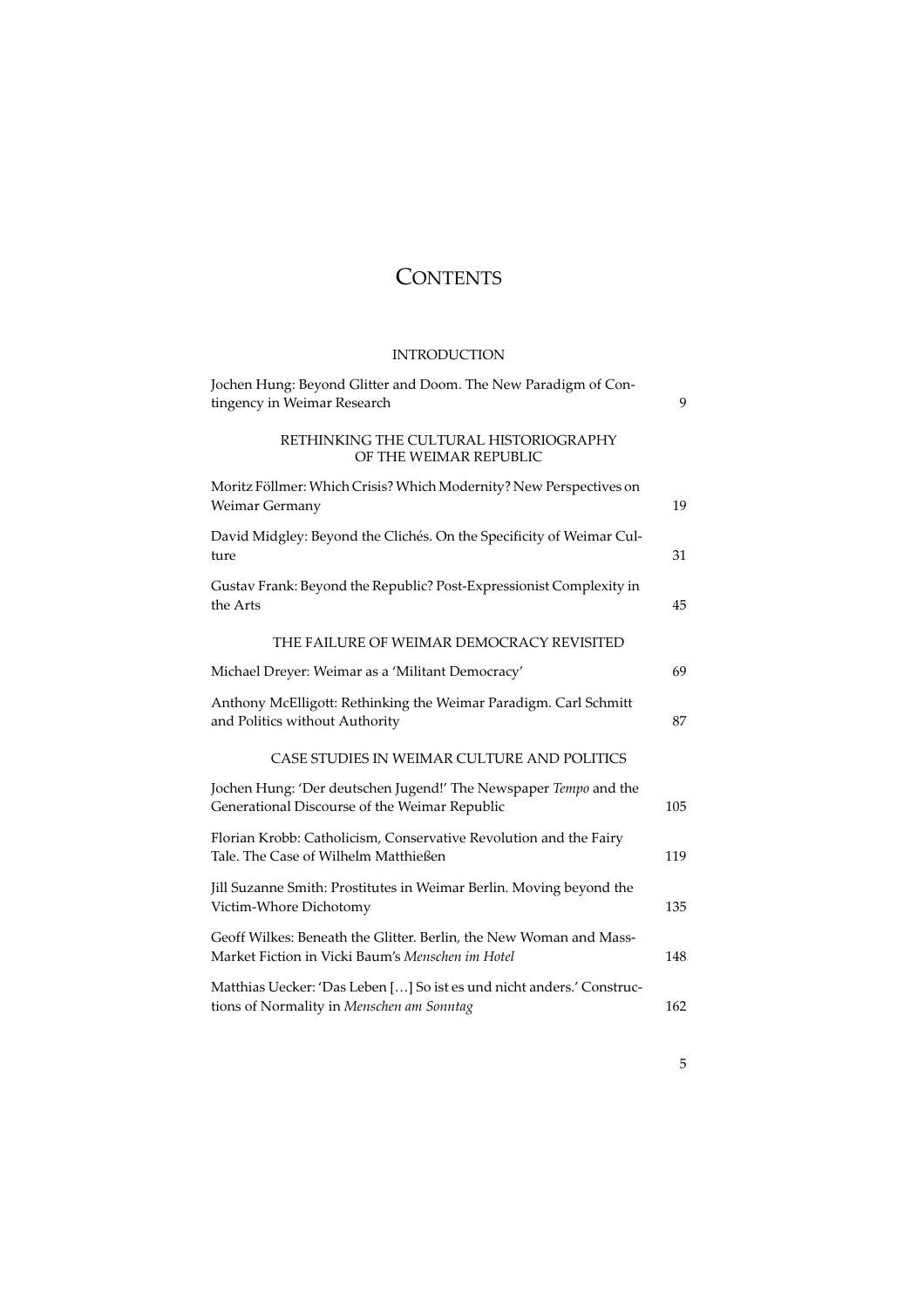| James A. van Dyke: Felixmüller's Failure – Painting and Poverty                                                    | 176 |
|--------------------------------------------------------------------------------------------------------------------|-----|
| Nils Grosch: Kurt Weill, Mahagonny and the Commercialization of Ber-<br>lin Musical Theatre in the Weimar Republic | 192 |
| Authors                                                                                                            | 209 |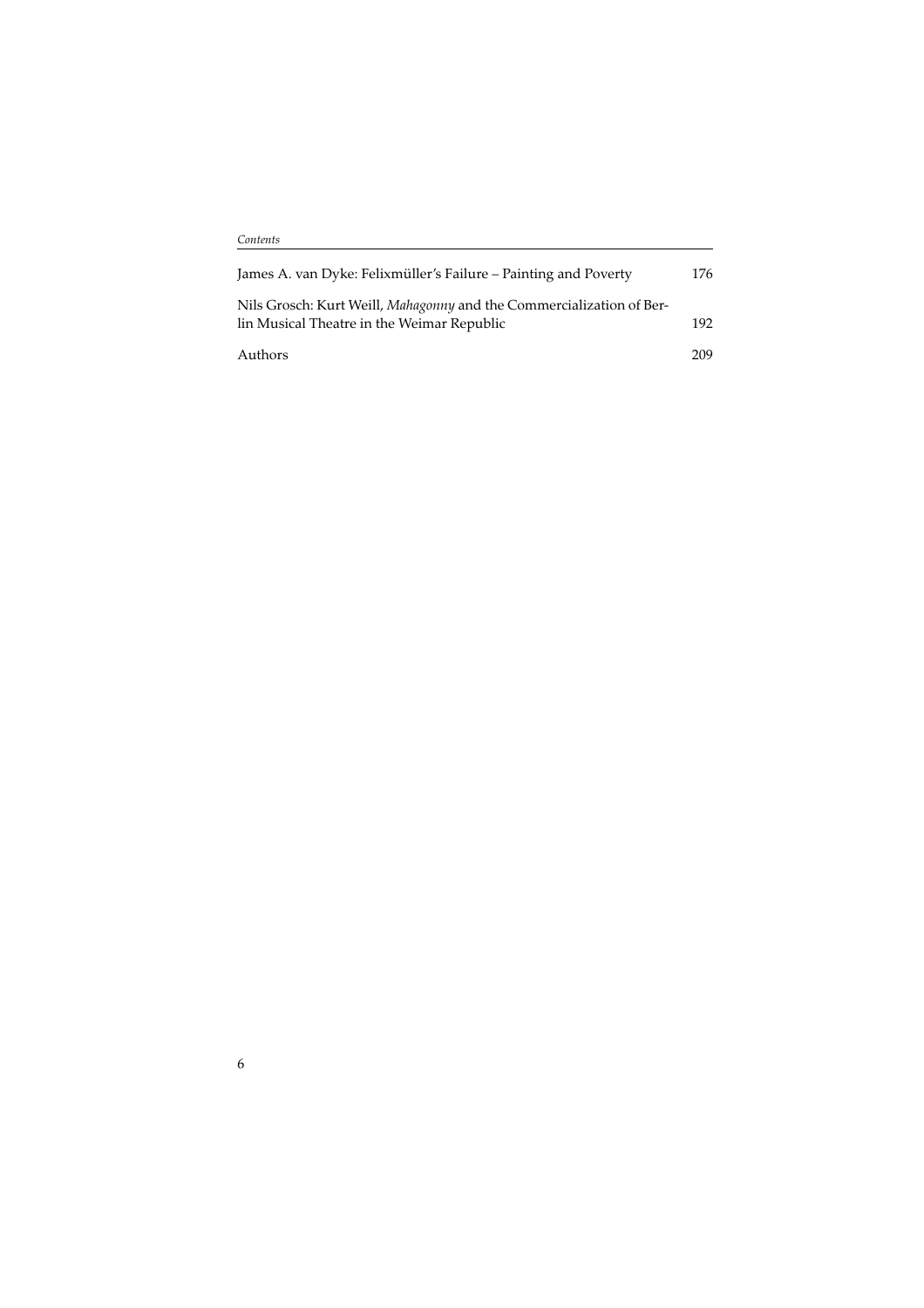### Jochen Hung

## 'DER DEUTSCHEN JUGEND!' THE NEWSPAPER TEMPO AND THE GENERATIONAL DISCOURSE OF THE WEIMAR REPUBLIC

In the historiography of the Weimar Republic, the concept of 'generations' has often been drawn upon to explain the anti-democratic and reactionary attitude of the youth and its role in the demise of the first German democracy. Using the example of the newspaper Tempo, published 1928–33 with a decidedly generational focus, this chapter aims to show that the contemporary debate about youth and generations also had a strong pro-democratic and liberal current that has often been ignored by historians. These findings suggest a fundamental openness of the generational discourse in the Weimar Republic that does not allow for direct conclusions about its political influence.

Das Konzept der 'Generation' wird in der Forschungsliteratur oft als Erklärung für die antidemokratische und reaktionäre Haltung der Jugend der Weimarer Republik verwendet, die wiederum häufig als ein Grund für das Scheitern der ersten deutschen Demokratie gilt. Am Beispiel der Tageszeitung Tempo, die 1928–33 mit einer explizit generationellen Ausrichtung veröffentlicht wurde, soll gezeigt werden, dass es in der zeitgenössischen Debatte über Jugend und Generation durchaus auch eine starke prodemokratische und liberale Strömung gab, die in der Forschung oft ignoriert wird. Dieser Befund weist auf eine grundsätzliche Offenheit des Generationsdiskurses in der Weimarer Republik hin, die keine Aussagen über eine zwangsläufige politische Wirkung zulässt.

With the renaissance of the concept of 'generations' in recent years, generational research has also made a comeback in the historiography of the Weimar Republic.<sup>1</sup> In fact, Weimar has taken on something of a prototype status in the study of historical generations: when historians employ a generational paradigm, it is most often used to explain the collapse of the first German democracy.<sup>2</sup> Arguably, this approach has been applied most successfully by Ulrich Herbert and Michael Wildt in their respective studies about the leadership ranks of the Reichssicherheitshauptamt, the headquarter of political and criminal

 $1$  The generational concept has enjoyed particular popularity in Germany; for an overview of recent research see Beate Fietze, Historische Generationen. Über einen sozialen Mechanismus kulturellen Wandels und kollektiver Kreativität (Bielefeld: transcript, 2009), pp. 13-22.

pp. 13–22. <sup>2</sup> See Andreas Schulz and Gundula Grebner, 'Generationen und Geschichte. Zur Renaissance eines umstrittenen Forschunsgkonzepts', in Generationswechsel und historischer Wandel, ed. by A. Schulz and G. Grebner (= Historische Zeitschrift, Beiheft 36) (Munich: Oldenbourg, 2003), pp. 1–23, here p. 10.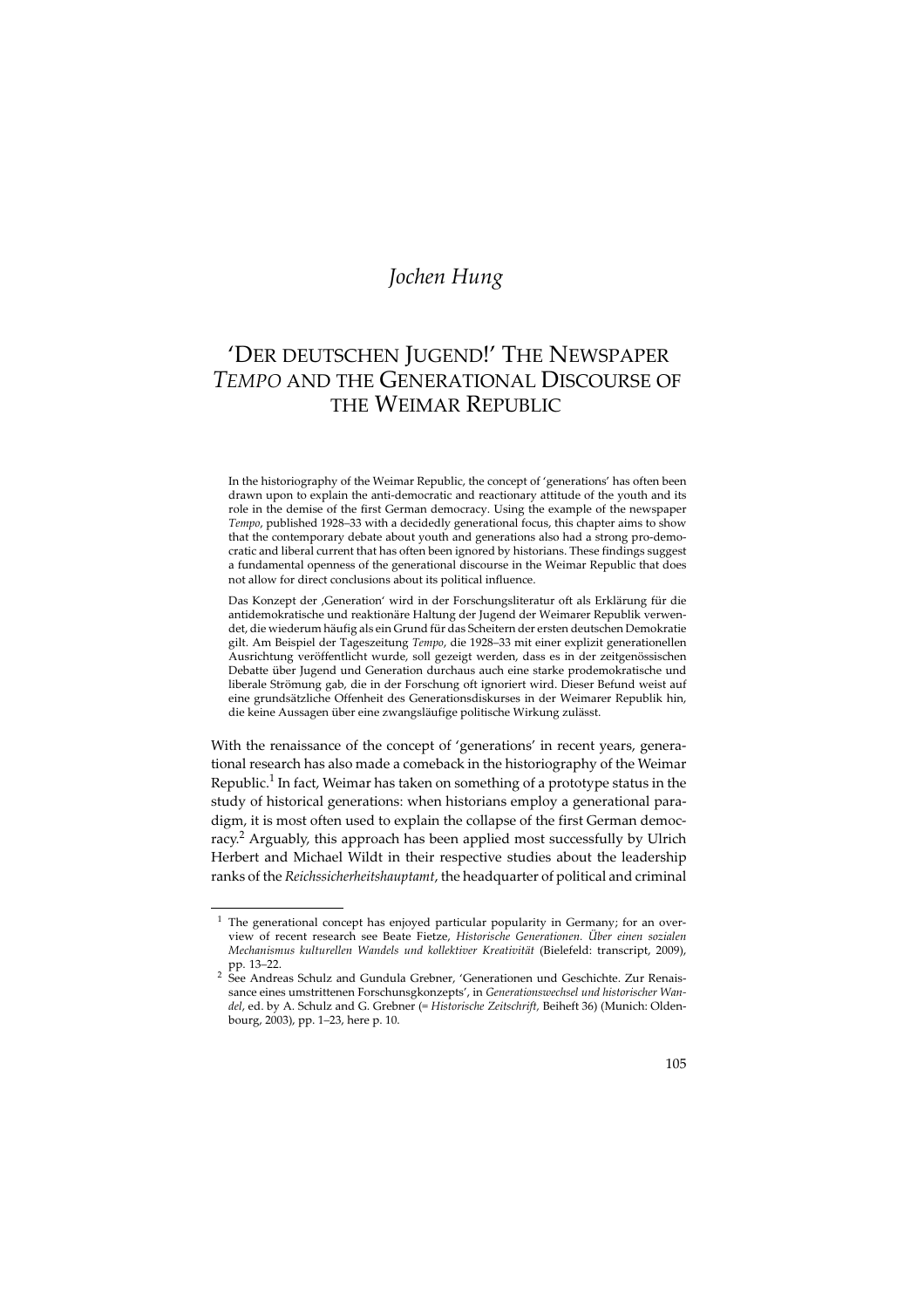police in the Third Reich.<sup>3</sup> Both authors argue that the leaders of this organization were bound by a shared generational consciousness formed by their experiences during the First World War and the subsequent struggles in the Weimar Republic: a certain steeliness and cool detachment mixed with a sense of moral elitism that made it possible for them to abandon the bourgeois values of their upbringing and justify the mass murder of millions.<sup>4</sup> These comprehensive studies have rightfully acquired the status of standard works in their field. However, with their success, the view of the generational discourse in the Weimar Republic has been narrowed mostly to 'a conservative act of political rejection and self-ostracism against certain phenomena of modernity' by radical, anti-democratic right-wing groups of young men.<sup>5</sup> This interpretation ignores, in my opinion, the diversity of the contemporary debate and effectively feeds the cliché of a republic doomed from the outset by an extremist, nationalist youth.<sup>6</sup> In this chapter, I want to offer a re-evaluation of the role of 'generation' in the Weimar Republic and its historical interpretation. My central argument is that we have to view 'generation' as a highly ideological narrative that was used for political ends by many different groups and, thus, that the meaning and the use of the generational concept was far more open and varied in the Weimar era than often described.<sup>7</sup> I will illustrate this argument with an analysis of the newspaper Tempo, published from 1928–33 and explicitly designed with a generational focus.

One of the principal characteristics of the generational concept is the differentiation between 'generation' as an analytical category of classification and as a narrative of collective self-identification, in other words, between an ex-

<sup>3</sup> Ulrich Herbert, Best: Biographische Studien über Radikalismus, Weltanschauung und Vernunft 1903–89 (Bonn: Dietz, 1996); Michael Wildt, Generation des Unbedingten. Das Führungskorps des Reichssicherheitshauptamtes (Hamburg: Hamburger Edition, 2002). See also Ulrich Herbert, 'Drei politische Generationen im 20. Jahrhundert', in Generationalität und Lebensgeschichte im 20. Jahrhundert, ed. by Jürgen Reulecke (Munich: Oldenbourg, 2003), pp. 95–114. A similar approach is applied in Werner Kurzlechner, 'Die Gestapo-Elite als Generationseinheit. Eine biographische Analyse der politischen Sozialisation Himmlers, Heydrichs und Bests', in Generationswechsel und historischer Wandel, ed. by Schulz/Grebner, pp. 121–

<sup>47. 4&</sup>lt;br>4 See Herbert, Best, pp. 42–50; Wildt, Generation, pp. 23–26, 41–71.<br>5 'Es war ein konservativer Akt der politischen Verweigerung und Selbstausgrenzung gegen bestimmte Erscheinungen der Moderne.' Schulz/Grebner, 'Generationen und Ge-

schichte', p. 9. 6 A recent example is Carsten Kretschmann, 'Generation und politische Kultur in der Weimarer Republik', in Politik, Kommunikation und Kultur der Weimarer Republik, ed. by Hans-Peter Becht, Carsten Kretschmann and Wolfram Pyta (Heidelberg: Verlag Regionalkultur, 2009), pp. 11–30.<br><sup>7</sup> For the view of generation as a narrative, see also *Generation als Erzählung: neue Perspektiven* 

auf ein kulturelles Deutungsmuster, ed. by Björn Bohnenkamp, Till Manning and Eva-Marie Silies (Göttingen: Wallstein, 2009).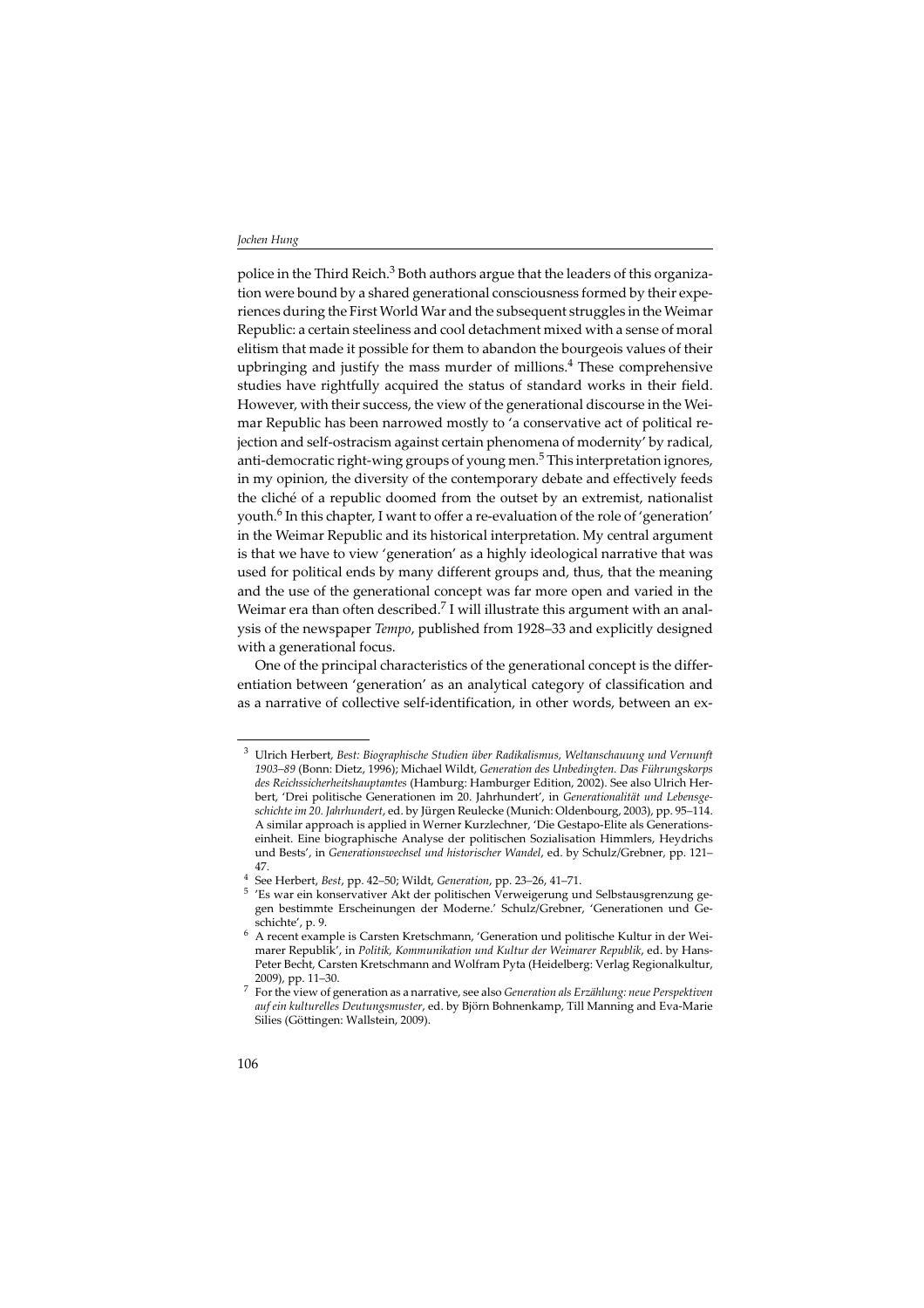ternal and an internal point of view. $^8$  It is part of the nature of the generational concept that these two components are hard to separate. Especially in the historiography of the Weimar Republic, they have often been conflated, leading to generational manifestos by small circles being taken as evidence for the political expression of whole age groups and, more importantly, as an explanation for their actions. Therefore, I will limit my scope to generational narratives for the purpose of this article, as this approach puts the focus on the 'narrator', meaning the source of a particular generational definition, including their political agenda and economic interests.<sup>9</sup> Most importantly, it avoids the often fruitless act of defining and labelling different 'generations' and allows us to concentrate on the ways in which and the reasons why some groups choose to define themselves or others in generational terms.

#### 1. THE PROBLEM OF GENERATIONS IN THE WEIMAR REPUBLIC

The inter-war era was a high time of generational self-identifications, not only in Germany, but there in particular. This stemmed from a perceived rift between old and young that first manifested itself in the revolutionary habitus of the pre-war Jugendbewegung and, after the lost war and the years of inflation had undermined the moral authority of older generations, seemed to widen considerably during the Weimar Republic.<sup>10</sup> The important role generational conflict played in the public discourse of the time is reflected in the plethora of publications on the topic: fierce declarations of youthful self-determination – from literary interpretations like Ernst Glaeser's Jahrgang 1902 to pseudophilosophical manifestos like Frank Matzke's Jugend bekennt: So sind wir! and political pamphlets like Gregor Strasser's Macht Platz, ihr Alten! – in turn provoked concerned observations by members of older age groups, like Peter Suhrkamp, Heinrich Mann and Ernst Niekisch.<sup>11</sup> Inevitably, this phenomenon

<sup>&</sup>lt;sup>8</sup> See Ulrike Jureit, Generationenforschung (Göttingen: Vandenhoeck & Ruprecht, 2006), pp.  $40-52$ 

 $9<sup>9</sup>$  There are many reasons to be sceptical towards the usefulness of generation as a sociological category; see Ohad Parnes, Ulrike Vedder and Stefan Willer, Das Konzept der Genera-

tion. Eine Wissens- und Kulturgeschichte (Frankfurt/Main: Suhrkamp, 2008), p. 20. 10 See Frank Trommler, 'Mission ohne Ziel. Über den Kult der Jugend im modernen Deutschland', in 'Mit uns zieht die neue Zeit.' Der Mythos Jugend, ed. by Thomas Koebner,

Rolf-Peter Janz and Frank Trommler (Frankfurt/Main: Suhrkamp, 1985), pp. 14–49.<br><sup>11</sup> Ernst Glaeser, *Jahrgang 1902* (Potsdam: Kiepenheuer, 1928); Frank Matzke, *Jugend bekennt: So* sind wir! (Leipzig: Reclam, 1930); Gregor Strasser, 'Macht Platz, ihr Alten!', in G. Strasser, Kampf um Deutschland (Munich: Franz Eher, 1932), pp. 171–74; Peter Suhrkamp, 'Söhne ohne Väter und Lehrer. Die Situation der bürgerlichen Jugend', Neue Rundschau, 43 (1932), 681–96; Ernst Niekisch, Hitler, ein deutsches Verhängnis (Berlin: Widerstands-Verlag, 1932); Heinrich Mann, 'Jugend früher und jetzt', Die literarische Welt, 4.48 (30 November 1928).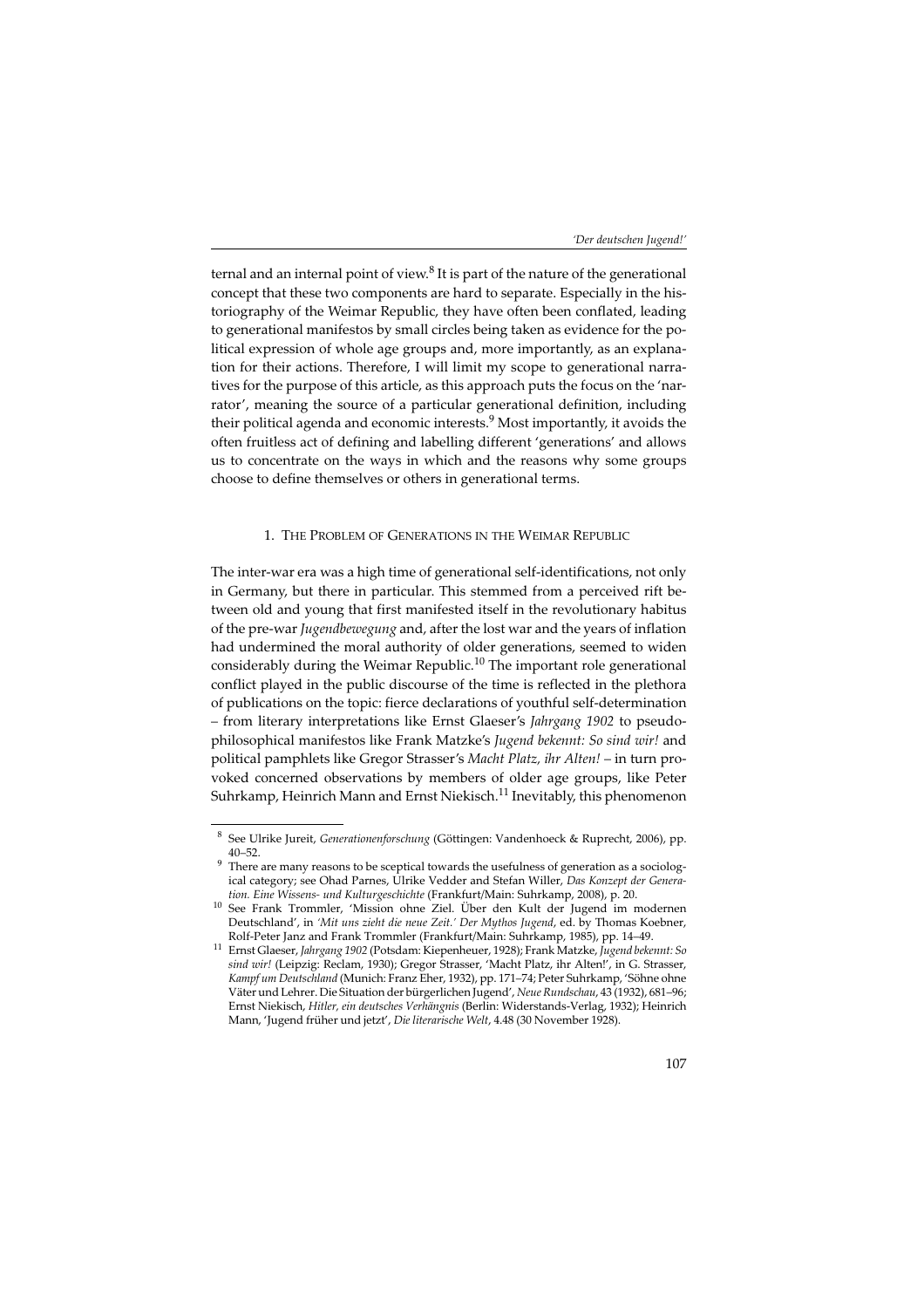also influenced the academic discourse, both directly (as an object of scientific study) and indirectly (by informing its argumentation).<sup>12</sup>

One of the publications most commonly used in historical research as a representative example of this generational debate is Ernst Günther Gründel's book Die Sendung der jungen Generation, published in 1932.<sup>13</sup> In this 458-page manifesto, Gründel identified three distinctive youth generations in Weimar society whose world-view had been formed by their experiences of the Great War and its aftermath: firstly, the 'front generation', born around 1890, who spent their formative years of adolescence in the trenches; secondly, the 'war youth generation', born between 1900 and 1910, too young for military service, but nevertheless profoundly influenced by their experiences at the home front, and lastly, the 'post-war generation', born during or after the war and without memory of the lost Empire.<sup>14</sup> Gründel, born in 1903, described his own group, the 'war youth generation', as sober, austere and sometimes even harsh, yet idealistic and emotional young men.<sup>15</sup> The experience of the demise of the old bourgeois order, Gründel argued, made his generation unsentimental, flexible and quick-witted, with a world-view characterized by materialistic rationality and economic principles.<sup>16</sup> Not surprisingly, he saw his 'war youth generation' as the pivotal group that would overcome Germany's crisis.

However, as mentioned above, Gründel was far from the only voice in the polyphonous generational debate of the Weimar Republic. An example of a very different, but nevertheless equally important actor is the newspaper Tempo, an afternoon tabloid newspaper published by the Ullstein company, owner of many influential publications including the Vossische Zeitung, the BZ am Mittag and the Berliner Morgenpost.<sup>17</sup> In contrast to these papers, Tempo has

<sup>&</sup>lt;sup>12</sup> For an overview, see Parnes, Vedder and Willer, Konzept, pp. 235–48. The best-known and most influential example is Karl Mannheim's seminal essay 'Das Problem der Generationen', Kölner Vierteljahreshefte für Soziologie, 7 (1928), 157–84 and 8 (1928), 309–30.

 $13$  E. Günther Gründel, Die Sendung der jungen Generation: Versuch einer umfassenden revolutionären Sinndeutung der Krise (Munich: Beck, 1932). For a historical contextualization of Gründel's work, see Daniel Siemens, 'Kühle Romantiker. Zum Geschichtsverständnis der "jungen Generation" in der Weimarer Republik', in Die Kunst der Geschichte. Historiographie, Ästhetik, Erzählung, ed. by Martin Baumeister, Moritz Föllmer and Philipp Müller<br>(Göttingen: Vandenhoeck & Ruprecht. 2009). pp. 189–214.

<sup>14</sup> See Gründel, Sendung, pp. 22–63.<br>
<sup>14</sup> See Gründel, Sendung, pp. 22–63.<br>
<sup>15</sup> Gründel, Sendung, pp. 82–83. It is important to note that Gründel is writing only about

young, educated, middle-class men. Women do not feature much in his book.<br><sup>16</sup> Gründel, *Sendung*, p. 85. 17 For the history of the Ullstein company, see 100 Jahre Ullstein, ed. by Joachim W. Freyburg and Hans Wallenberg, 4 vols (Berlin: Ullstein, 1977); 50 Jahre Ullstein, ed. by Max Osborn (Berlin: Ullstein, 1927); Peter de Mendelssohn, Zeitungsstadt Berlin. Menschen und Mächte in der Geschichte der deutschen Presse (Berlin: Ullstein, 1982). All of these books were directly commissioned by Ullstein. There is no comprehensive company history from an independent source as yet.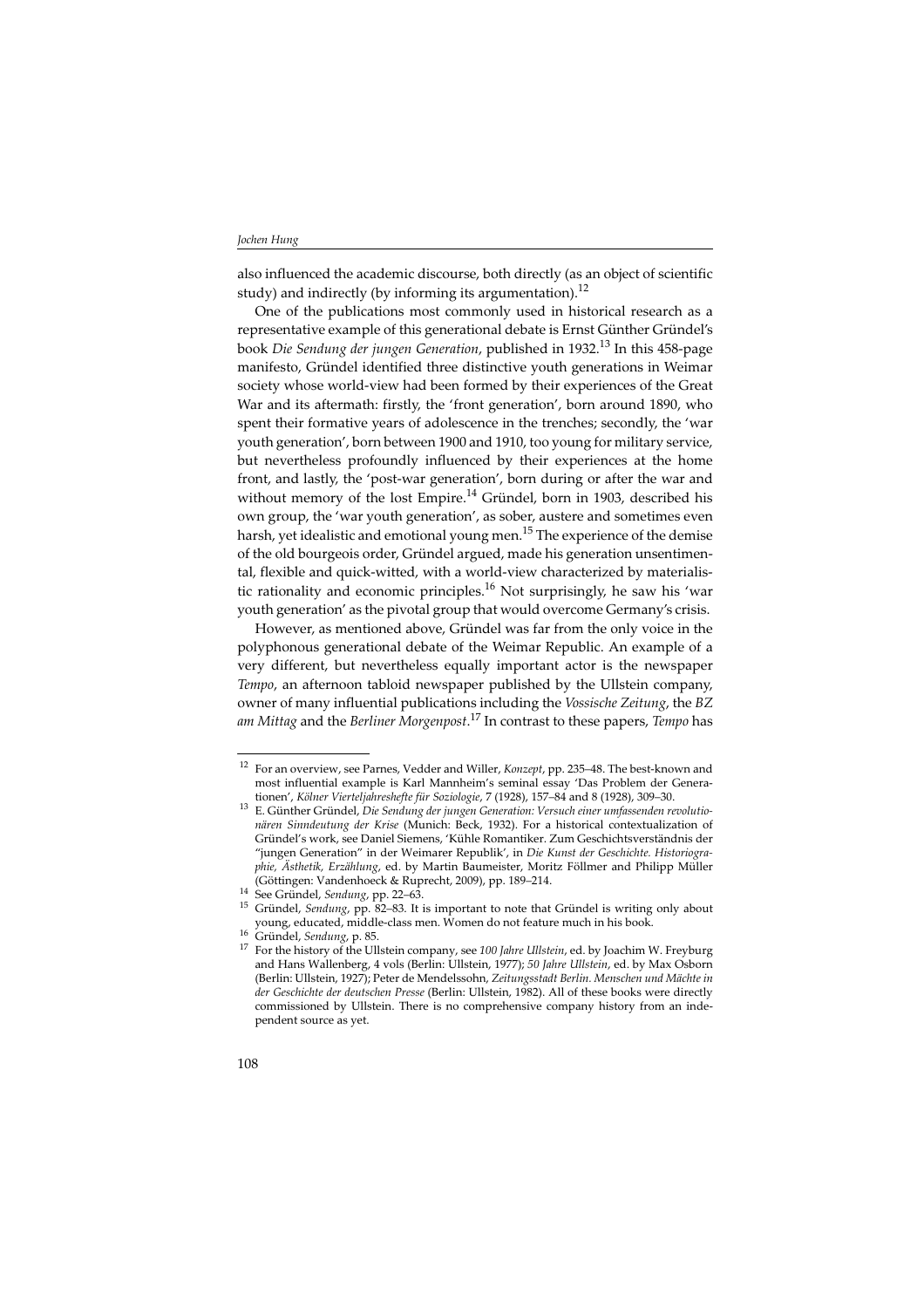been largely forgotten and has not been investigated in any detail to date.<sup>18</sup> However, it can tell us a great deal about Weimar society and the role of the generational concept in particular.

#### 2. TEMPO, A NEWSPAPER FOR THE YOUNG GENERATION

It is important to emphasize at this point that Tempo was not a generational self-definition in the way Gründel's book was. Although some of its writing staff belonged to the same age group as Gründel, Tempo has to be interpreted as an external attempt to influence the youth and its generational self-awareness. However, under the terms in which generational groups are looked at in this article, this difference is negligible: both Gründel and Tempo's journalists were taking part in the same generational discourse. In any case, my aim is not the definition of a 'Tempo generation', a new generational group next to the 'war youth generation', but to reveal the narrative nature of both generational concepts and their political-ideological foundations.<sup>19</sup>

Not only by its name, but by its whole design and content, Tempo was aimed at a busy, young, metropolitan readership of white-collar workers. It had an extraordinarily high frequency of publication – three editions between four pm and seven pm – to suit the hectic lifestyle of the young city-dweller, it boasted many more and much larger photographs than rival newspapers, and its design exuded urban style and speed. The typical Tempo reader was described as being 'around 30',<sup>20</sup> the same age group Gründel later labelled the 'war youth generation'. Ullstein described Tempo's audience in the same terms Gründel used:

The modern male and female youth, whose education has been limited or even wholly disrupted by the war and the inflationary breakdown, have been pushed into professional life prematurely, and in this sudden and tough struggle they have become modern and objective, maybe even a little too soberly materialistic and technical, but also very clear-thinking and perceptive.<sup>21</sup>

 $18$  The only study taking a more detailed look at Tempo, albeit limited to its political coverage, is Bernhard Fulda, Press and Politics in the Weimar Republic (London: Oxford University Press. 2009).

 $19$  I agree with Schulz and Grebner that generational concepts were always political in the Weimar era, but I question their claim that this only comprised conservative or reactionary politics: see Schulz/Grebner, 'Generationen und Geschichte', pp. 8–9. Tempo shows that the

concept was also used for progressive, liberal politics.<br><sup>20</sup> Alexander Roda Roda, 'Die großen Kaliber', *Tempo*, 20 December 1928, p. 3.<br><sup>21</sup> 'Die moderne Jugend männlichen und weiblichen Geschlechts, deren Bildungsgang d den Krieg und durch den Vermögenszusammenbruch der Inflation beengt oder ganz unterbrochen wurde, hat sich vorzeitig in den Beruf und Erwerb stürzen müssen, und ist in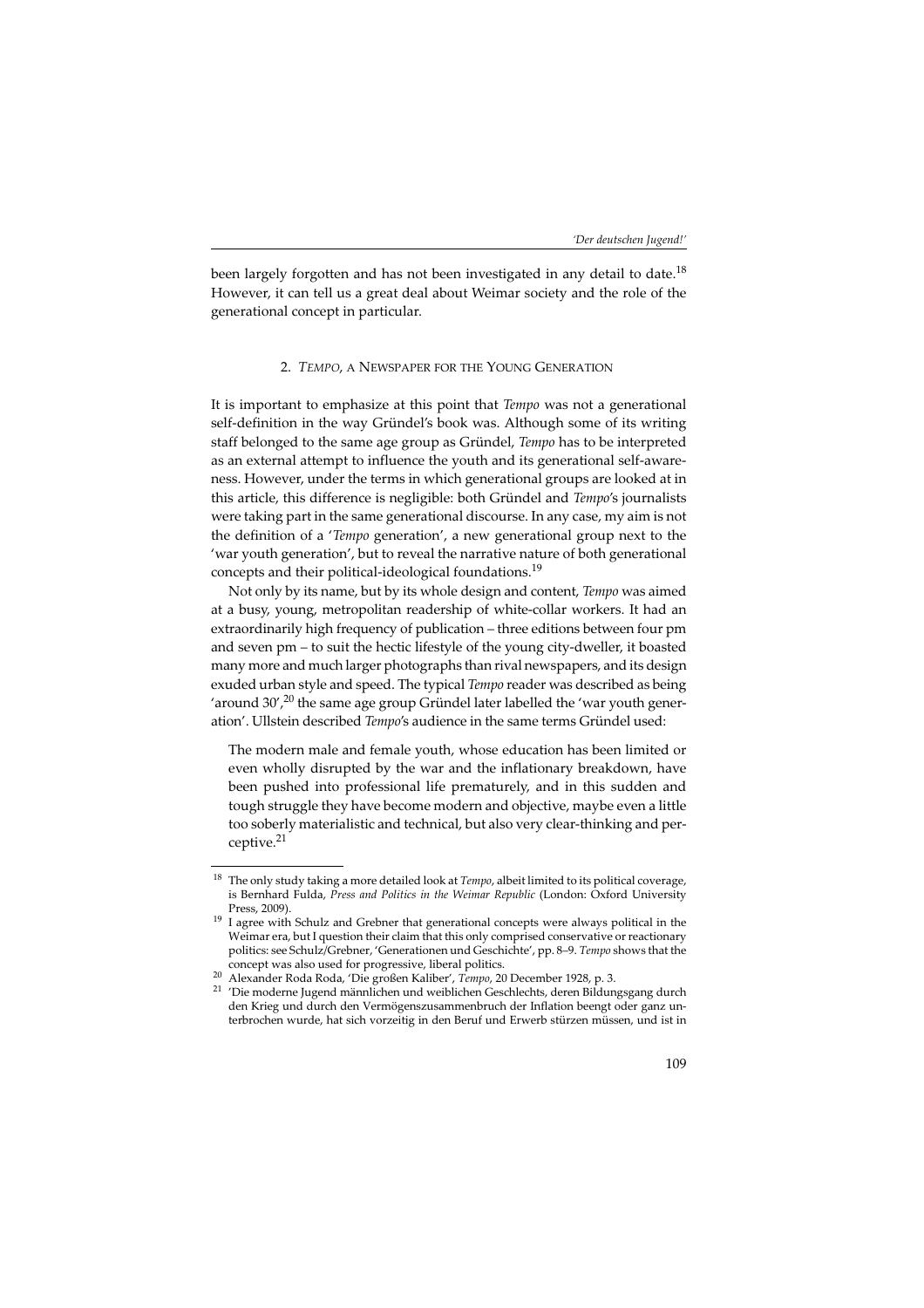Soberness, objectivity and cool detachment, affinity to rationality and technology: the similarities of Gründel's definition and this description are striking. Tempo's political tendency, however, could not be more different.<sup>22</sup> As mentioned above, the national-conservative Gründel drew a pessimistic image of the present political and cultural order and saw the Weimar Republic as a provisional stage – a crisis – that would be overcome by the 'war youth generation'. Tempo, on the other hand, wholeheartedly supported the new order and promoted democracy, parliamentarianism, pacifism and a peaceful relationship with Germany's former enemies. The paper's political stance was already sketched out in the leader comment of its first issue, published on 11 September 1928:

What is the meaning, the intellectual purpose of this new paper? The answer lies in our name. We offer information and entertainment succinctly in the tempo of modern life. Only to the ageing may this seem like breathless hurry. For the busy, striving, young person, tempo means the sweep of their ambition, their urge to move forward. Tempo doesn't reside in the legs, it lives in the heart. We address the German generation who no longer groan under the tempo of our lives, but see it as a reflection of their positive outlook on life.<sup>23</sup>

Tempo tried to create the image of a forward-looking generation of young male and female professionals, who had accepted the new political, social and cultural circumstances of the Weimar Republic and wanted to help build the new democratic Germany. The paper's point of reference was less rooted in the past of the war, but in the present of the new democratic order. Accordingly, the references it used in its attempt to create generational awareness were not dominated by the world-changing events of the Great War, but by contemporary popular culture and the social issues of its time: sport, cinema, fashion, the changing relationship between the sexes, the legal status of abortion and female independence.

<sup>22</sup> diesem jähen und harten Lebenskampf "neuzeitlich sachlich", vielleicht sogar etwas zu nüchtern technisch-materialistisch, aber doch auch sehr klardenkend und schnellauffas-

send geworden.' Anon., 'Tempo. Die Zeitung der Zeit', Ullstein-Berichte, October 1928, p. 3.<br><sup>22</sup> For the use of the concept of *Sachlichkeit* across Weimar's political spectrum, see Willibald Steinmetz, 'Anbetung und Dämonisierung des "Sachzwangs". Zur Archäologie einer deutschen Redefigur', in Obsessionen. Beherrschende Gedanken im wissenschaftlichen Zeitalter,

ed. by Michael Jeismann (Frankfurt/Main: Suhrkamp, 1995), pp. 293–333. <sup>23</sup> 'Was ist der Sinn, die geistige Absicht der neuen Zeitung? Die Antwort gibt unser Name. Wir vermitteln Unterrichtung und Unterhaltung knapp in dem Tempo, in dem der moderne Mensch lebt. Nur Alternden erscheint dies als atemlose Hetze. Dem tätigen, strebenden, jungen Menschen ist Tempo der Schwung seines Ehrgeizes, seines Vorwärtsdranges. Tempo sitzt nicht in den Beinen, sondern im Herzen. Wir wenden uns an die deutsche Generation, die unter unserem Lebenstempo nicht mehr ächzt, sondern es schon als Ausdruck ihrer Lebensbejahung empfindet.' Anon., 'Eine neue Zeitung', Tempo, 11 September 1928, p. 2.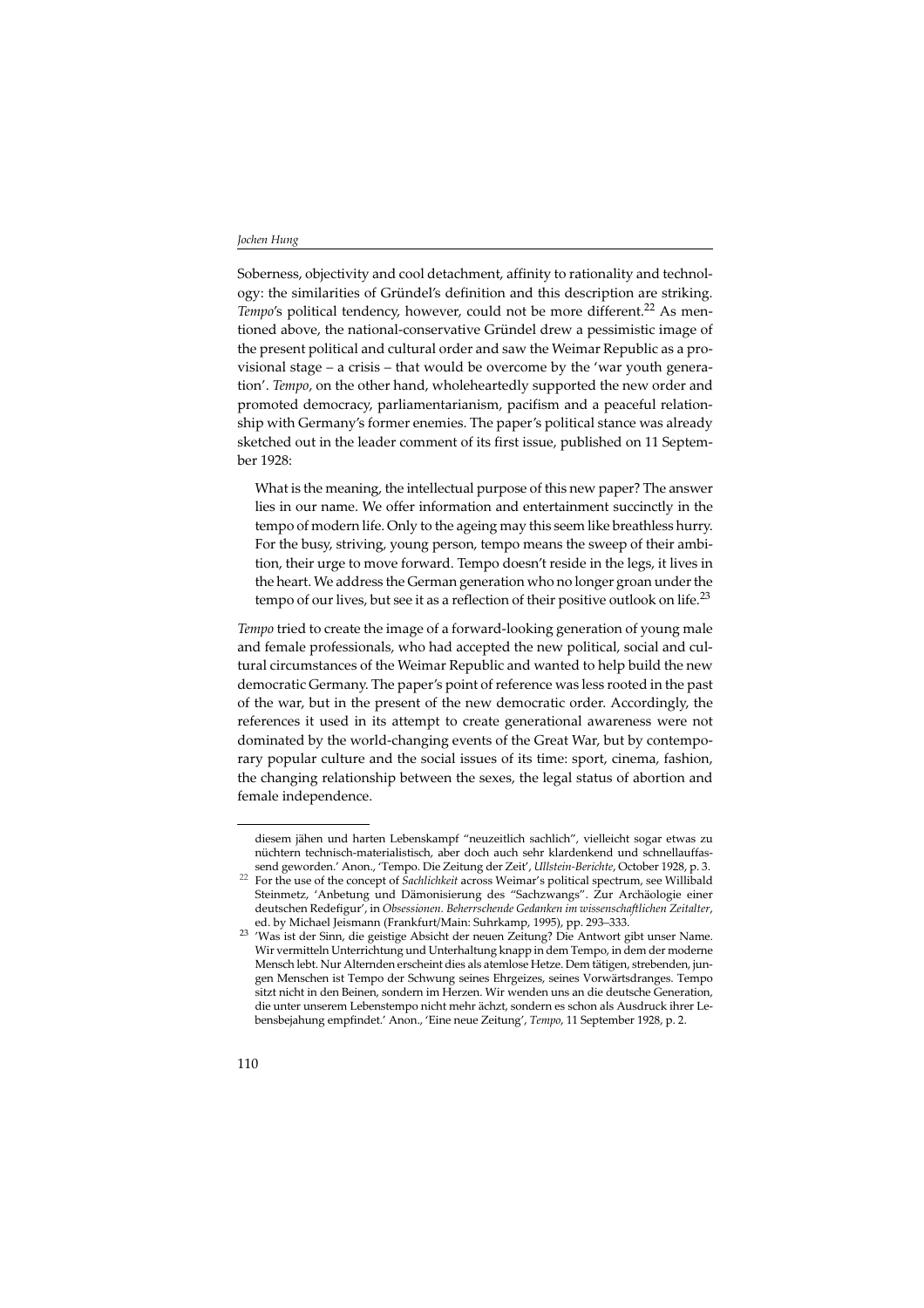It is important to note that women are explicitly mentioned in Ullstein's above-quoted description of Tempo's target audience. Its content did very much cater to a young, professional female audience – and not just with fashion columns and recipes, but with articles designed to raise women's selfawareness as a politically and economically important social group. For example, Tempo published several features on the living conditions of female employees, gave advice to single women on matters of daily life from travelling to living arrangements, ran a series on female pioneers in male-dominated jobs, reported on women's sports, argued for the abolition of abortion laws and regularly presented role models of successful women from all over the world.<sup>24</sup> Tempo's stance on women's issues even extended to the regular fashion columns: in one example, the anonymous columnist criticizes the term 'Bubikopf' for the bob haircut popular during the Weimar Republic. Women, the author argues, appreciated the practicality and hygienic qualities of short hair just like men did, yet the derogatory term would keep many women from having it cut. However, gender equality should include the same rights to short hair: 'If we have to work like men, then we want to live as comfortably as men. Short hair […] is not a matter of fashion, it is an issue of social progress.'<sup>25</sup>

This stands in sharp contrast to the usual male-centred definition of 'generation' and especially to the political use of the concept by right-wing authors like Gründel.<sup>26</sup> In Die Sendung der jungen Generation, it is made clear that only men are part of the 'war youth generation'; women should only strive for fertility and motherhood. Gründel rejects 'emancipated viragos' and the changed relationship between the sexes in the Weimar Republic, supporting the conservative ideal of the 'soulfully devoted woman'.<sup>27</sup>

<sup>24</sup> E.g. Maria Leitner, 'Schlichter Lebensbericht einer Stenotypistin', Tempo, 18 September 1928, p. 4; Charlotte Pol, 'Eine Dame allein in Berlin', Tempo, 18 December 1928, p. 7; Anon., 'Die Ersten und Einzigen. Blatt 1: Die Astronomin Dr. Margarete Güssow', Tempo, 25 March 1933, p. 6; H. H., 'Drei Siege – zwei Staatsbürgerschaften. Von den Frauen-Weltspielen', Tempo, 9 September 1930, p. 9; Anon., 'Der Skandal der § 218-Verhaftung', Tempo, 21 February 1931, p. 1; Anon., 'Sie leitet das größte Reisebüro Japans', Tempo, 16 October 1928, p. 7.

<sup>&</sup>lt;sup>25</sup> 'Wenn wir arbeiten müssen wie die Männer, so wollen wir es auch so bequem haben wie die Männer. Das kurzgeschnittene Haar […] ist keine Sache der Mode – es ist eine Angelegenheit der Entwicklung.' Anon., 'Das gute Aussehen, die gute Haltung', Tempo, 29 Octo-

ber 1928, p. 7. 26 See Christina Benninghaus, 'Das Geschlecht der Generation. Zum Zusammenhang von Generationalität und Männlichkeit um 1930', in Generationen. Zur Relevanz eines wissenschaftlichen Grundbegriffs, ed. by Ulrike Jureit and Michael Wildt (Hamburg: Hamburger

Edition, 2005), pp. 127–58.<br><sup>27</sup> 'Die "geistvoll Emanzipierte" hat heute für uns an Reiz verloren. An ihre Stelle tritt die "seelenvoll hingebende" Frau, die wieder ganz Frau ist und nichts mehr als dies sein will – womit sie wahrlich mehr ist als alle emanzipierten Mannweiber!' Gründel, Sendung, p. 136.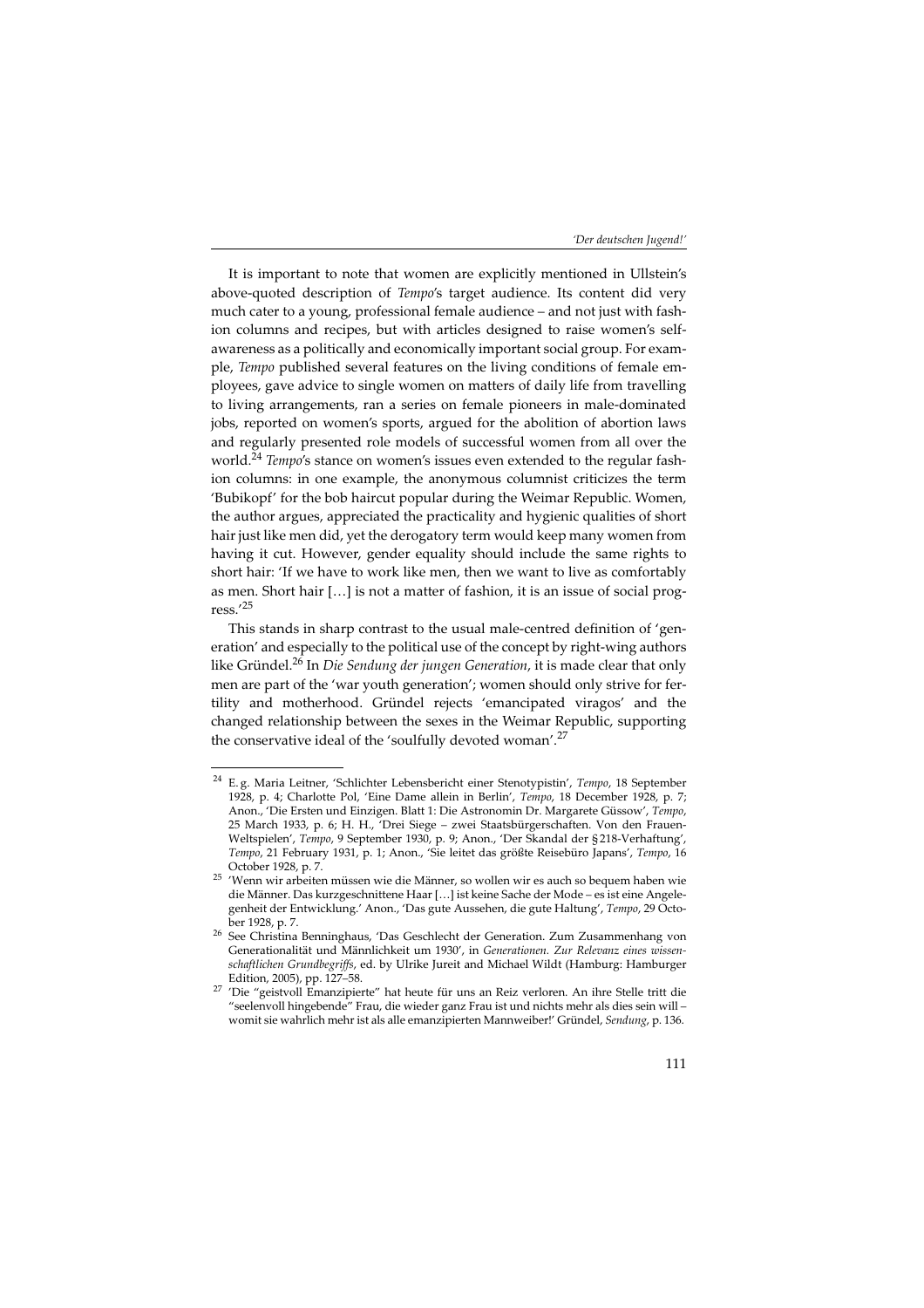#### 3. THE 'WAR YOUTH GENERATION' IN WEIMAR HISTORIOGRAPHY

As mentioned before, Tempo has been largely ignored by historians in the reconstruction of the contemporary discourse on generations. In contrast, Gründel's concept proved to be very influential in subsequent research: already in 1939, the exiled sociologist Sigmund Neumann used Gründel's terms to classify Germany's political landscape into different generations, including the sober idealists of the 'generation of a war youth', tracing back the Nazi takeover to the conflict of the young generation with their elders.<sup>28</sup> This analysis was adopted in 1971 by the psychohistorian Peter Loewenberg, who tried to draw up a psychological profile of the age group born between 1900 and 1910 in Germany.<sup>29</sup> He argued that their experiences at the home front – the prolonged absence of the father, the privations of hunger and the erosion of authorities – created a longing for a regression into early childhood, which manifested itself in an inclination towards collectivity and violence, a yearning for an omnipotent father figure and even in homosexual tendencies, which, Loewenberg claims, were all answered by the Nazi movement. Based on this study, the historian Michael H. Kater argued that the Weimar youth of all classes, buffeted by the economic crisis, equated the new democratic freedoms with disorder and chaos and were driven into the Nazi movement that offered structure and discipline.<sup>30</sup>

From this viewpoint, the battle of anti-democratic forces against the Weimar Republic takes on the form of a 'generational project', $31$  with Gründel's book as its 'representative magnum opus'.32 Herbert and Wildt can be seen to be standing in this tradition: while both authors acknowledge the narrative nature of the 'war youth generation', they still assume an influence on subsequent political beliefs and actions. Herbert mostly relies on Gründel's book for the description of the mindset of the young middle class and emphasizes the significance of the image of the 'war youth generation' in coalescing a generational consciousness characterized by anti-democratic radicalism among this group.33 However, the sources in which Werner Best, one of the leaders of the Reichssicherheitshauptamt and the object of Herbert's study, defines himself as

<sup>&</sup>lt;sup>28</sup> See Sigmund Neumann, 'The Conflict of Generations in Contemporary Europe', Vital Speeches of the Day, 5 (1939), 623–28.

<sup>&</sup>lt;sup>29</sup> Peter Loewenberg, 'The Psychohistorical Origins of the Nazi Youth Cohort', The American Historical Review, 76 (1971), 1457–502.

 $^{30}$  Michael H. Kater, 'Generationskonflikt als Entwicklungsfaktor der NS-Bewegung vor

<sup>1933&#</sup>x27;, Geschichte und Gesellschaft, 11 (1985), 217–43. <sup>31</sup> Heinz Bude, 'Generationen im 20. Jahrhundert. Historische Einschnitte, ideologische Kehrwendungen, innere Widersprüche', Merkur, 54. 7 (2000), 567–79, here p. 569.<br><sup>32</sup> Schulz/Grebner, 'Generationen und Geschichte', p. 9, fn. 34.<br><sup>33</sup> See Herbert, Best, pp. 42–45.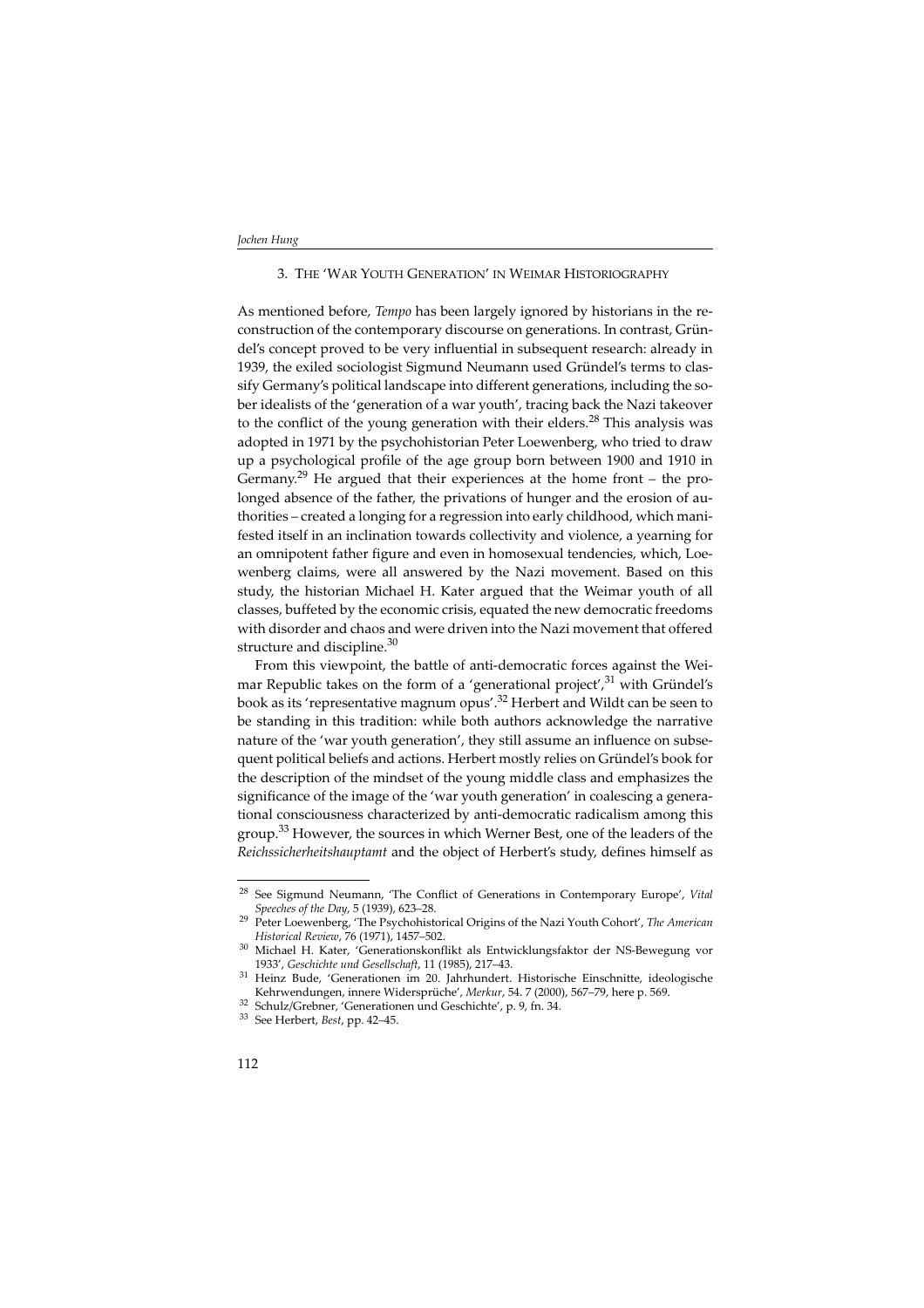part of this generational group are almost all retroactive attempts to explain his actions by embedding them into a generational worldview, made at a time when Best was eager to conceal his personal guilt.<sup>34</sup> To interpret these sources as proof of the cohesive power of a generational idea means following Best's own argument. Wildt is more cautious: apart from Gründel, he also cites Klaus Mann and Sebastian Haffner, members of the same age group, but with decidedly anti-fascist convictions. $35$  He also stresses the fact that generational cohesion alone is not enough to explain why the leaders of the Reichssicherheitshauptamt went on to organize the state terror of the Third Reich.<sup>36</sup>

Even so, both authors have been criticized for overstating the representative character of the idea of the 'war youth generation' and for overestimating the importance of shared experiences of the war as an explanation for this group's convictions and actions.37 The focus on early experiences ignores the influence of subsequent socialization by peer groups, society and professional environment, and, more generally, the view of National Socialism as a generational project runs the risk of interpreting historical events and individual decisions as biologically determined developments.38 Thus, it may be more fruitful to ask why Gründel and Tempo chose to present these experiences in a generational narrative rather than to what extent these experiences informed the later decisions of this specific age group.<sup>39</sup>

#### 4. THE POLITICAL AND ECONOMIC FOUNDATIONS OF GENERATIONAL **NARRATIVES**

In Gründel's case, the reasons why he described himself and his peers as a 'war youth generation' are explained relatively easily. As Robert Wohl has noted, the 'generational mode of interpreting and organizing social reality'

<sup>&</sup>lt;sup>34</sup> See Herbert, *Best*, pp. 45–46.<br><sup>35</sup> See Wildt, *Generation*, p. 25.<br><sup>36</sup> See Wildt, *Generationenforschung*, pp. 46–49; Bernd Weisbrod, 'Generation und Generatio-<br><sup>37</sup> See Iureit, *Generationenforschung*, pp. 46–49; nalität in der Neueren Geschichte', Aus Politik und Zeitgeschichte, 8/2005, 3–9, here pp. 5–7. In this context, see also Jürgen Reulecke, '"Hat die Jugendbewegung den Nationalsozialismus vorbereitet?" Zum Umgang mit einer falschen Frage', in Politische Jugend in der Weimarer Republik, ed. by Wolfgang Krabbe (Bochum: Brockmeyer, 1993), pp. 222–43. Steinmetz also explicitly criticizes Herbert's attribution of the concept of *Sachlichkeit* only to right-wing groups (see Steinmetz, 'Sachzwang', p. 310).

<sup>&</sup>lt;sup>38</sup> See Schulz/Grebner, 'Generationen und Geschichte', p. 11; Jureit, Generationenforschung, pp. 47–48; Bernd A. Rusinek, 'Krieg als Sehnsucht. Militärischer Stil und "junge Generation" in der Weimarer Republik', in Generationalität und Lebensgeschichte, ed. by Reulecke, pp. 127–44, here p. 144. 39 See Weisbrod, 'Generationalität', p. 6; Schulz/Grebner, 'Generationen', p. 11.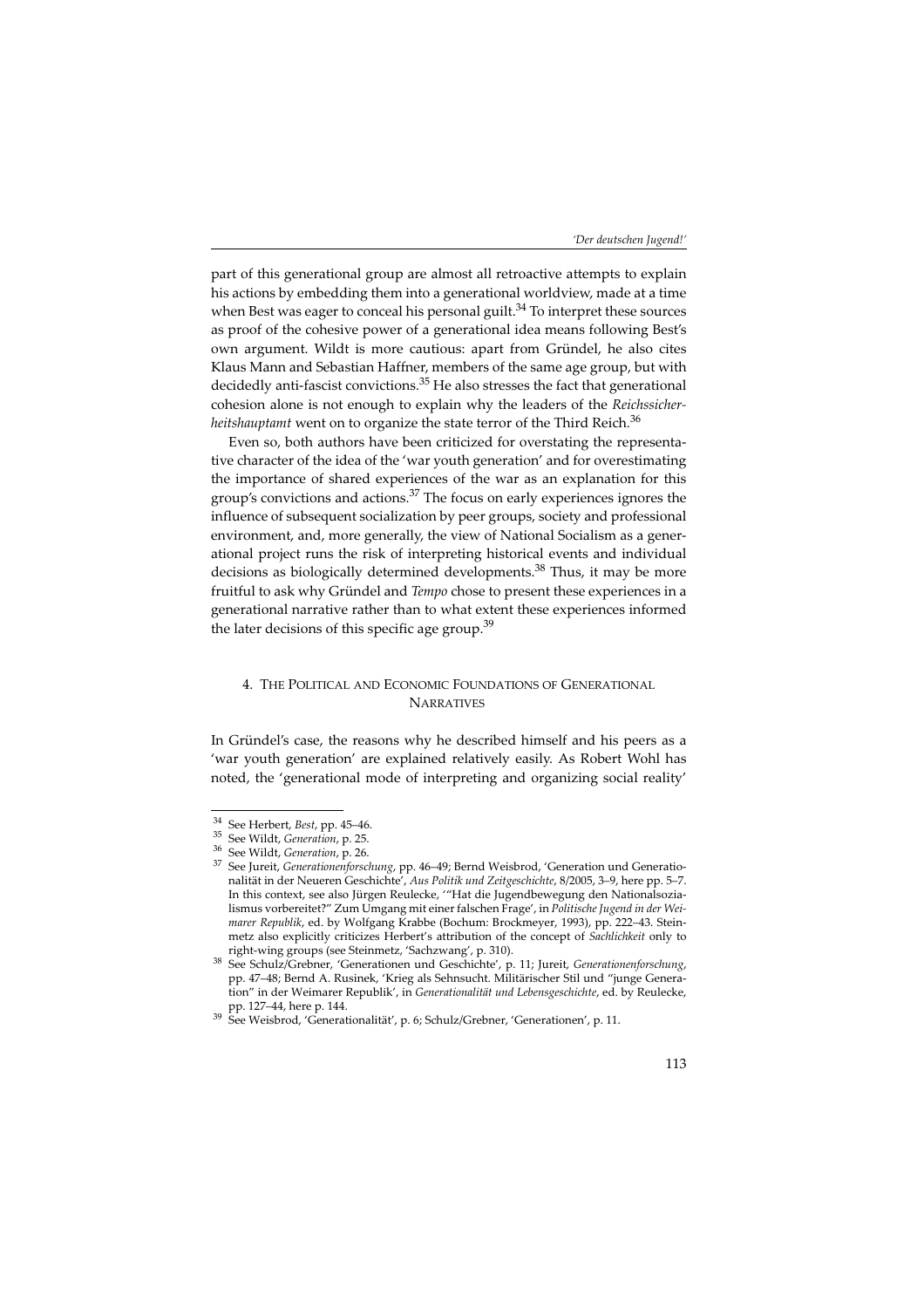had been used by the bourgeoisie since the nineteenth century as an alternative for the idea of society as based on class:

It was part of a larger cluster of ideas that members of the middle class were using to break the iron grip of class interests, and it provided an ideological weapon with special appeal for intellectuals, who were resisting the onslaught of a mass, materialistic society in which they feared that heroic and aristocratic values would be lost, culture would be replaced by technology, and the sense of community would be destroyed. $40$ 

Gründel's concept was part of the self-identification narrative of a relatively small circle of young national-conservative intellectuals that stood in this long tradition.<sup>41</sup> This self-styled 'young generation' of reactionary thinkers included the above-mentioned writer Frank Matzke and members of the 'Tat-Kreis', a group of intellectuals loosely connected with the national-conservative journal Die Tat.<sup>42</sup> Their ideological-political programme, draped in calls for generational solidarity, was a backlash against the Weimar Republic and, more particularly, the loss of social status of the young middle class.<sup>43</sup>

The reasons why Tempo addressed its audience under a generational narrative are two-fold. On the one hand, Tempo must be interpreted as the attempt of a commercial venture, the Ullstein publishing house, to hitch their wagon to one of the most important cultural discourses of the Weimar Republic in order to gain access to the youth. Simply by their sheer number, the twenty- to thirty-somethings of the Weimar Republic were a new potent group of consumers: the years from 1900 to 1910 had seen the biggest population growth in German history.<sup>44</sup> According to the 1925 census, this age group made up over eighteen per cent of the population – over 735,000 inhabitants – in Berlin, and if the focus is extended to include adjacent age groups, to whom a youth-centred newspaper might also have appealed, Tempo's potential readership in its core market amounted to over a million people.45 Ullstein naturally did not want to miss out on such a large section of the population – as a paying audience for their new publication and a target group for advertisements.

<sup>&</sup>lt;sup>40</sup> Robert Wohl, *The Generation of 1914* (London: Weidenfeld & Nicolson, 1980), p. 82.<br><sup>41</sup> See Siemens, 'Kühle Romantiker', pp. 191–92.<br><sup>42</sup> See Siemens, 'Kühle Romantiker', pp. 194–202; Hans Mommsen, 'Generationskonfl Jugendrevolte in der Weimarer Republik', in 'Mit uns zieht die neue Zeit', ed. by Koebner/<br>Janz/Trommler, pp. 50–67, here pp. 59–60.

Janz/Trommler, pp. 50–67, here pp. 59–60. <sup>43</sup> See Schulz/Grebner, 'Generationen und Geschichte', p. 9. <sup>44</sup> See Josef Ehmer, Bevölkerungsgeschichte und historische Demographie 1800–2000 (Munich:

Oldenbourg, 2004), p. 7. <sup>45</sup> See Statistisches Amt der Stadt Berlin, Statistisches Jahrbuch der Stadt Berlin (Berlin: Grunert, 1928), p. 6.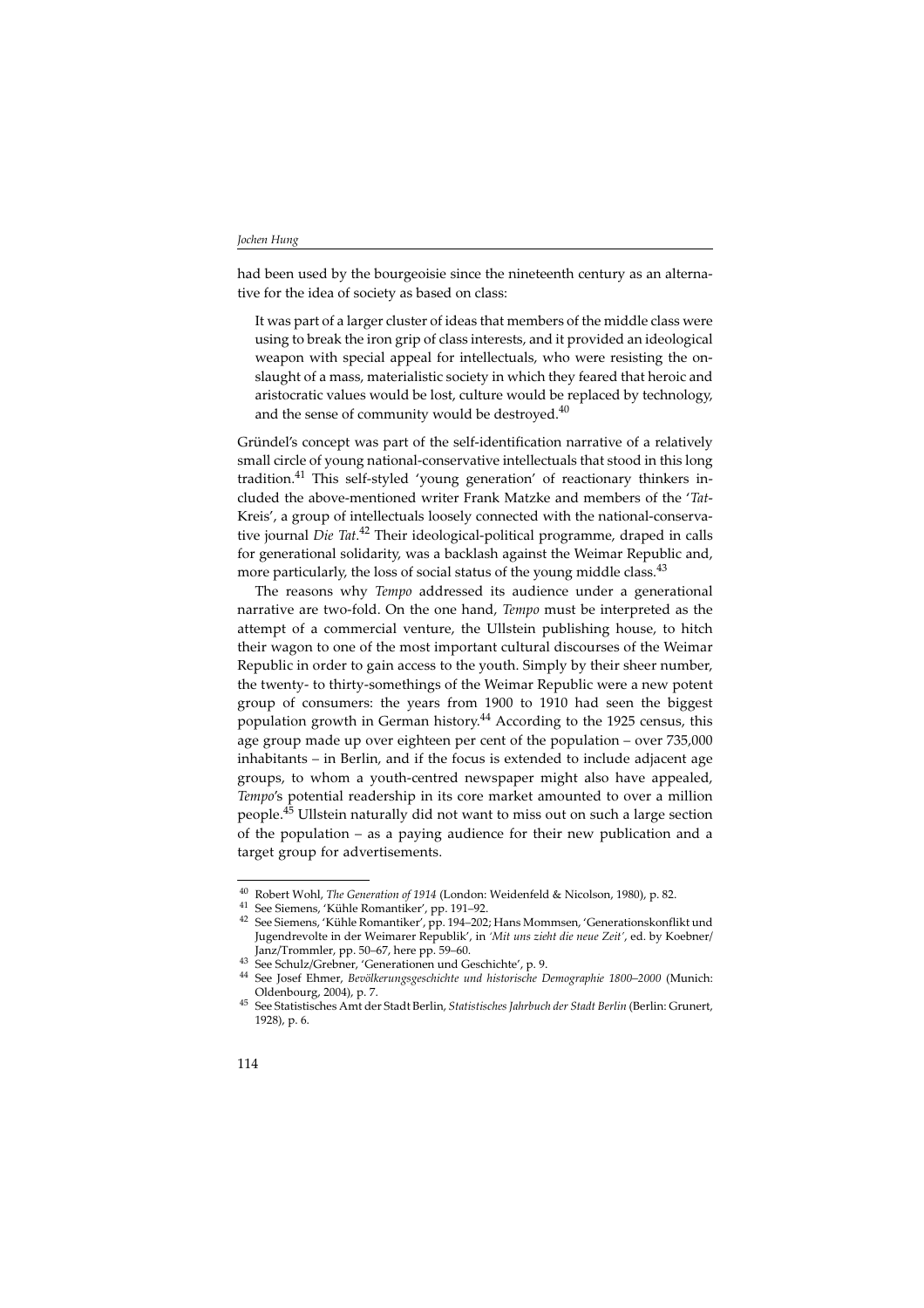On the other hand, the Ullstein company was also a powerful political force, a staunch supporter of liberal politics and, although the company generally shied away from party political partisanship, the Deutsche Demokratische Partei (DDP) in particular.<sup>46</sup> Thus, *Tempo's* attempt to construct a generational narrative must be interpreted with this political agenda in mind. The youth were generally not well represented in the established parties of the Weimar Republic, but by the end of the 1920s, their political importance became more and more evident, not least because this baby boomer generation reached the eligible age to vote. However, the middle-class parties of the Weimar Republic struggled to recruit young voters. $^{47}$  By the Reichstag election in May 1928, the need for these parties to address and activate the youth had become apparent: most of them, from the national-conservative DNVP to the liberal parties like the DDP, had lost votes. Their party executives were particularly over-aged compared to the youthful leadership of the NSDAP and the KPD and thus offered little appeal for young voters.<sup>48</sup> For the journalist Rüdiger Robert Beer, the bourgeois press's neglect of the youth was to blame for the poor results:

Without a doubt, the loss of votes for all bourgeois parties in the last election can be partly explained by the ignorance of their press regarding the youth and their problems, because, as is well known, around four million young voters exercised their noble right to vote in the elections this May.<sup>49</sup>

It seems reasonable to assume that the same conclusions were drawn by the Ullstein management and that a mouthpiece for liberal politics catering especially to young voters was considered essential if centrist parties like the DDP should stand a chance in the next election. In fact, in an edition of the Ullstein-Berichte, a promotional magazine for its advertising customers, the company

<sup>&</sup>lt;sup>46</sup> See Modris Eksteins, The Limits of Reason. The German Democratic Press and the Collapse of Weimar Democracy (Oxford: Oxford University Press, 1975), pp. 111–37; Joachim Stang, Die Deutsche Demokratische Partei in Preußen 1918–1933 (Düsseldorf: Droste, 1994), pp. 41–42; Bruce B. Frye, Liberal Democrats in the Weimar Republic. The History of the German Democratic Party and the German State Party (Carbondale: Southern Illinois University Press, 1985), p.

<sup>&</sup>lt;sup>47</sup> See Barbara Stambolis, Mythos Jugend. Ein Aspekt der politischen Kultur im 20. Jahrhundert (Schwalbach: Wochenschau, 2003), pp. 165–80; Mommsen, 'Generationskonflikt', pp. 58– 59. For a detailed account of liberal youth politics, see Wolfgang Krabbe, Die gescheiterte Zukunft der ersten Republik. Jugendorganisationen bürgerlicher Parteien im Weimarer Staat (Op-

laden: Westdeutscher Verlag, 1995).<br><sup>48</sup> See Stambolis, Mythos, p. 165–68; Krabbe, Zukunft, pp. 306–13.<br><sup>49</sup> 'Der Stimmmenrückgang aller bürgerlichen Parteien bei den letzten Wahlen kann zweifellos zum Teil mit der ungenügenden Aufmerksamkeit ihrer Presse für die Jugendfragen erklärt werden; denn bekanntlich hatten bei den Maiwahlen rund vier Millionen Jungwähler zum ersten Male ihre vornehmste staatsbürgerliche Pflicht auszuüben.' Rüdiger Robert Beer, 'Jugendfragen', Die Tat, 20 (1928/29), 793–95, here p. 794.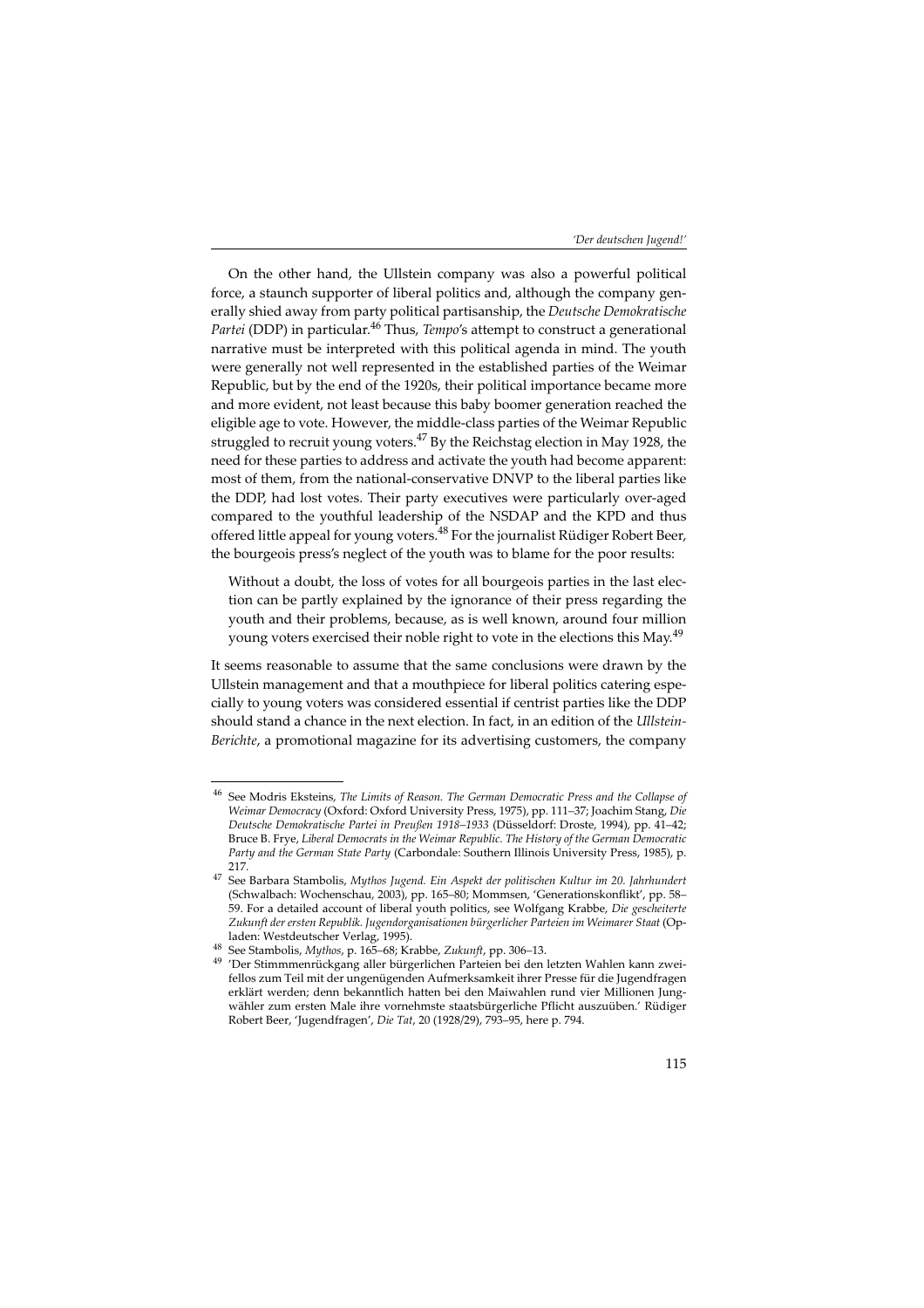defined Tempo as a liberal bulwark against extremist forces of the left and the right:

Unfortunately, the younger generation, whose temperament didn't agree with the older newspapers, has all too often been the prey of a propaganda press of radicals and class warriors. Tempo hopes to lead this generation in large numbers towards a civic and productive mindset by showing them all the opportunities of real life.<sup>50</sup>

This intention is clearly reflected in Tempo's content. For example, on New Year's Eve 1928, the paper published an appeal by Gustav Stresemann, Germany's foreign minister and a figurehead of liberalism, entitled 'For the German Youth!', that urged all 'politically young' people to join the work on the new German state.<sup>51</sup> In other instances, *Tempo* argued for giving young representatives more time to speak in Parliament, defended the modern youth against accusations of moral decline, made fun of the beauty ideals of the parental generation, ran a photo series showing 'the face of the young generation' and generally argued for a more important role of young people in the new German democracy.<sup>52</sup> The fusion of the DDP with the para-military organization Jungdeutscher Orden to form the Deutsche Staatspartei (DStP) in 1930 was greeted by Tempo as a step to put 'the youth to the front' and give the young generation the platform it deserved.<sup>53</sup>

Tempo's courting of the youth vote provoked a dramatic reaction by Ullstein's rivals, most notably the so-called Hugenberg-Konzern, a nationalist media empire with close ties to the DNVP, whose owner Alfred Hugenberg had been elected the party's chairman shortly after the disastrous results in the 1928 elections.<sup>54</sup> A week before *Tempo's* launch, Hugenberg dropped the sales price of the tabloid Nachtausgabe, an immediate competitor on the afternoon newspaper market, by a third – from fifteen to ten pfennigs – to

<sup>&</sup>lt;sup>50</sup> 'Die jüngere Generation, deren Temperament die älteren Zeitungen nicht zusagten, ist leider nur allzusehr die Beute einer überradikalen oder klassenkämpferischen Hetz-Presse geworden. Tempo hofft, indem es ihr alle Erfolgsmöglichkeiten des wirklichen Lebens zeigt, diese Generation in Massen zur staatsbürgerlichen, produktiven Denkweise führen<br>zu können.' Anon.. Tempo. Die Zeitung der Zeit'. Ullstein-Berichte. October 1928. p. 4.

<sup>&</sup>lt;sup>51</sup> Gustav Stresemann, 'Der deutschen Jugend!', *Tempo*, 31 December 1928, p. 1.<br><sup>52</sup> E. g. Sky, 'Männer oder Parteien?', *Tempo*, 20 November 1928, p. 2; Anon., 'Stets dieselbe alte Geschichte … von der schamlosen Jugend', Tempo, 24 September 1928, p. 7; Nanette, 'Der schöne Mann unserer Mütter', Tempo, 29 September 1928, p. 6; 'Das Gesicht der jun-

gen Generation I: Maria Solveig', Tempo, 19 October 1928, p. 5.<br><sup>53</sup> See 'Die Staatspartei der jungen Generation', Tempo, 28 July 1930, p. 1.<br><sup>54</sup> See Stambolis, Mythos, p. 167. For Hugenberg, see John A. Leopold, *Alfred* Radical Nationalist Campaign against the Weimar Republic (New Haven: Yale University Press, 1977); Dankwart Guratzsch, Macht durch Organisation. Die Grundlegung des Hugenbergschen Presseimperiums (Düsseldorf: Bertelsmann, 1974).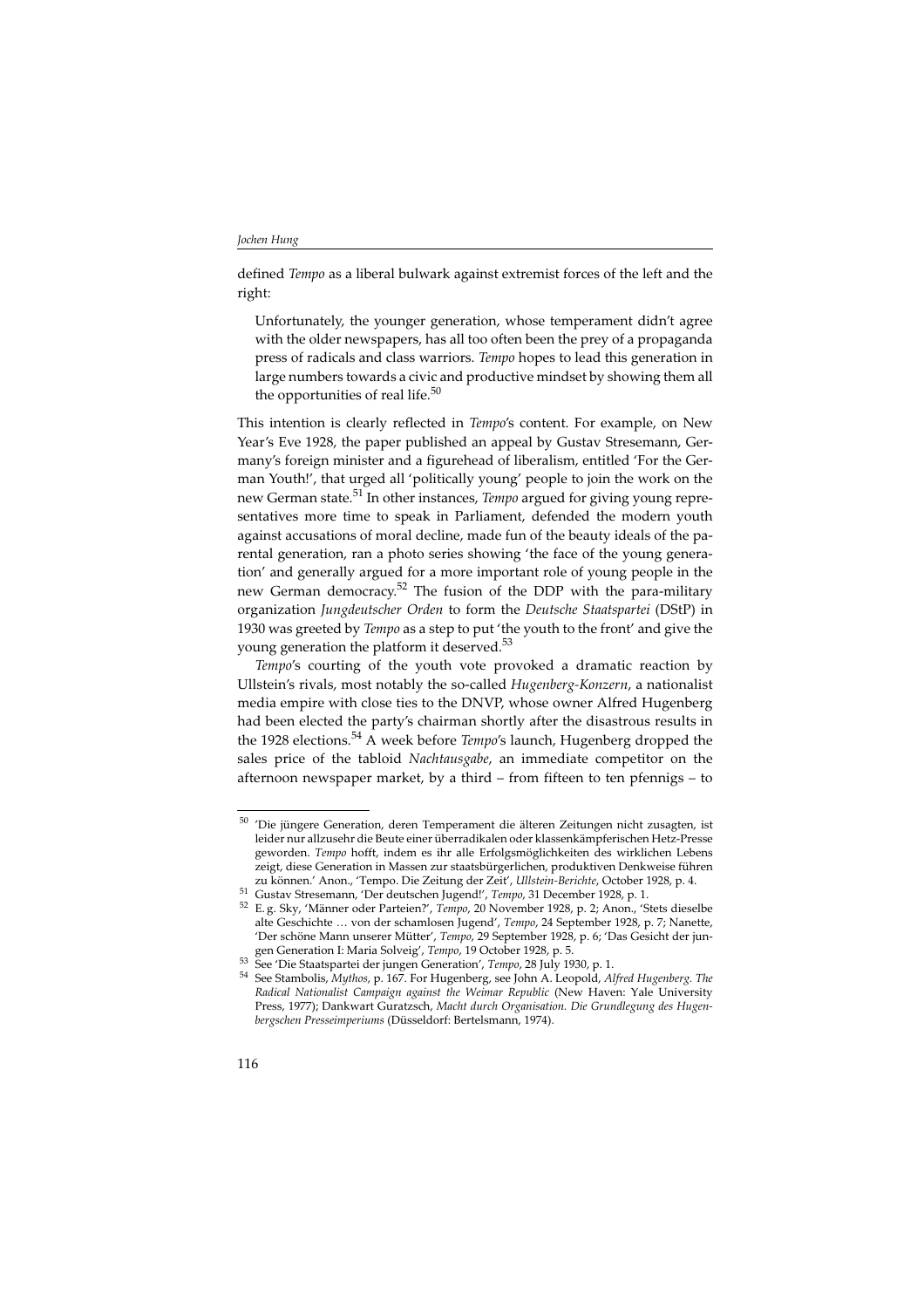match its price, and a new early edition was introduced. This move was clearly intended to pre-emptively stifle Tempo's impact, trying to seem even faster and more modern than its upcoming rival. But Hugenberg did not stop there: on 11 September, the day Tempo was published for the first time, the Nachtausgabe ran a full-page advertisement touting its own high circulation and popularity.<sup>55</sup> A week later, it again announced its rising sales figures and claimed it was 'still Berlin's liveliest newspaper'.56 It is safe to assume that these attacks were not only a reaction to a new commercial competitor on the market, but also a reflection of the political struggle for the German youth.

The outcome of this struggle is well known, so it seems only logical to interpret Tempo as a failed attempt at politically influencing young voters. This conclusion would be backed up by its commercial performance: in its first month only around 166,500 copies of a print run of 250,000 were sold on average every day, and in the following three months these numbers even dropped to around 125,000 copies a day.<sup>57</sup> However, *Tempo's* performance has to be seen in relation to its competitors and the overall situation of the newspaper market: from the start, it sold more copies than the 8-Uhr-Abendblatt, one of its major rivals, and its average circulation eventually rose to 145,450 by the end of 1930.<sup>58</sup> The Nazi tabloid *Der Angriff* sold just 50,000 daily copies on average in the same year and while the Nachtausgabe was more successful, selling over 206,000 copies each day in 1930, its circulation numbers are not so much higher as to rate *Tempo* a complete failure in comparison.<sup>59</sup> At a time when the global economic crisis started to take hold in Germany, Tempo's sales figures were respectable numbers.

#### 5. CONCLUSION

Tempo's short existence raises several questions regarding the generational discourse of the 1920s and 1930s, and the historiography of the Weimar Republic in general. Despite its relatively limited circulation, Tempo did reach far more readers than Günther Gründel: his often-cited book Die Sendung der jungen

<sup>&</sup>lt;sup>55</sup> Nachtausgabe, 11 September 1928, unpag.<br><sup>56</sup> Nachtausgabe, 18 September 1928, unpag.<br><sup>57</sup> All circulation numbers are taken from the folder titled 'Auflagen-Zahlen 1917–1937' to be found in the Ullstein folder at the Springer Unternehmensarchiv in Berlin. See also Fulda, *Press, p.* 24.  $P$  1931. The average circulation was always calculated for the past Ullstein-Berichte, Januar 1931. The average circulation was always calculated for the past

three months, so Eksteins errs in stating that *Tempo* reached this number in early 1931; see Eksteins, Limits, p. 122. <sup>59</sup> See Fulda, Press, p. 24.